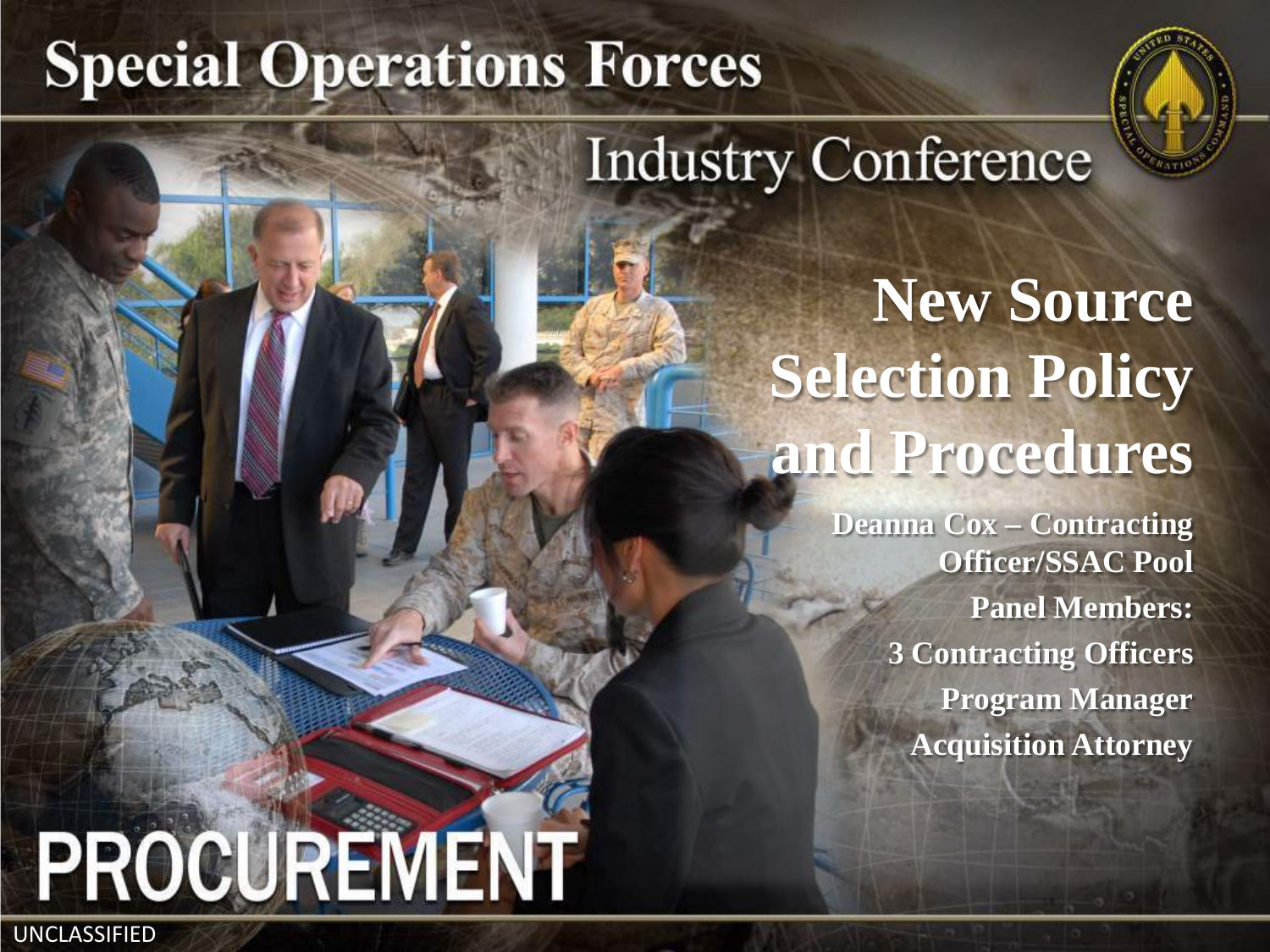# **Agenda:**

#### • **Current Source Selection Policy**

- **New DoD Source Selection Procedures, Mar 2011**
- **New USSOCOM Source Selection Procedures Supplement, Jan 2012**
- **Overview of the Source Selection Procedures/ Process Changes**
- **Impact of New Procedures on Industry**
- **USSOCOM Source Selection Forecast**
- **Source Selection Reference Tools**
- **Lessons Learned**
- **Panel Discussion**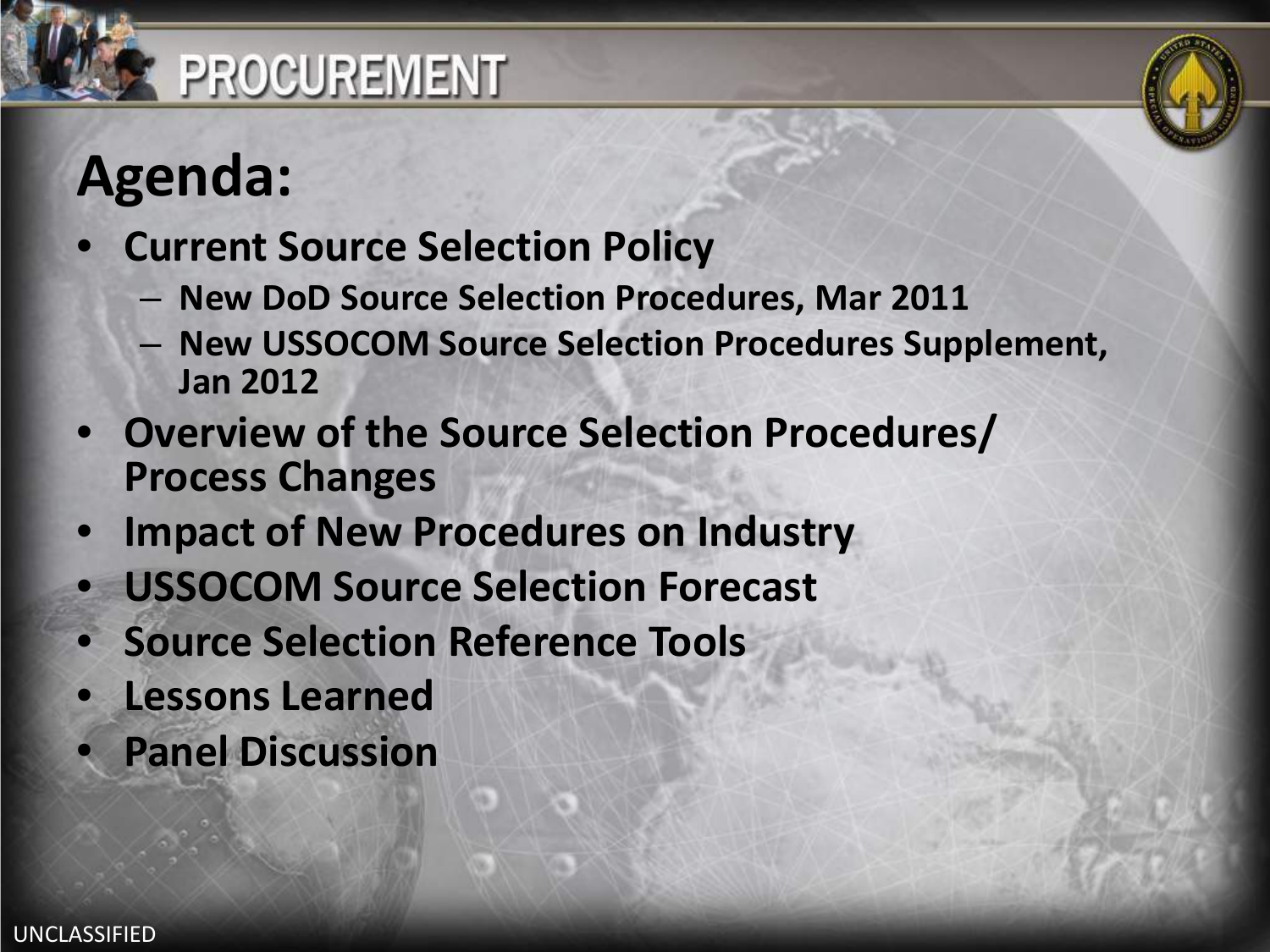

# **DOD Procedures Overview:**

- **DoD Source Selection Procedures, Released 4 Mar 2011**
	- **Outlines regulatory requirements for conducting competitively negotiated source selections and outlines a common set of principles and procedures for conducting such acquisitions.**
	- **Mandatory effective 1 July 2011 for all competitive acquisitions utilizing FAR Part 15 procedures**

Did not alter FAR Part 15 Slide 16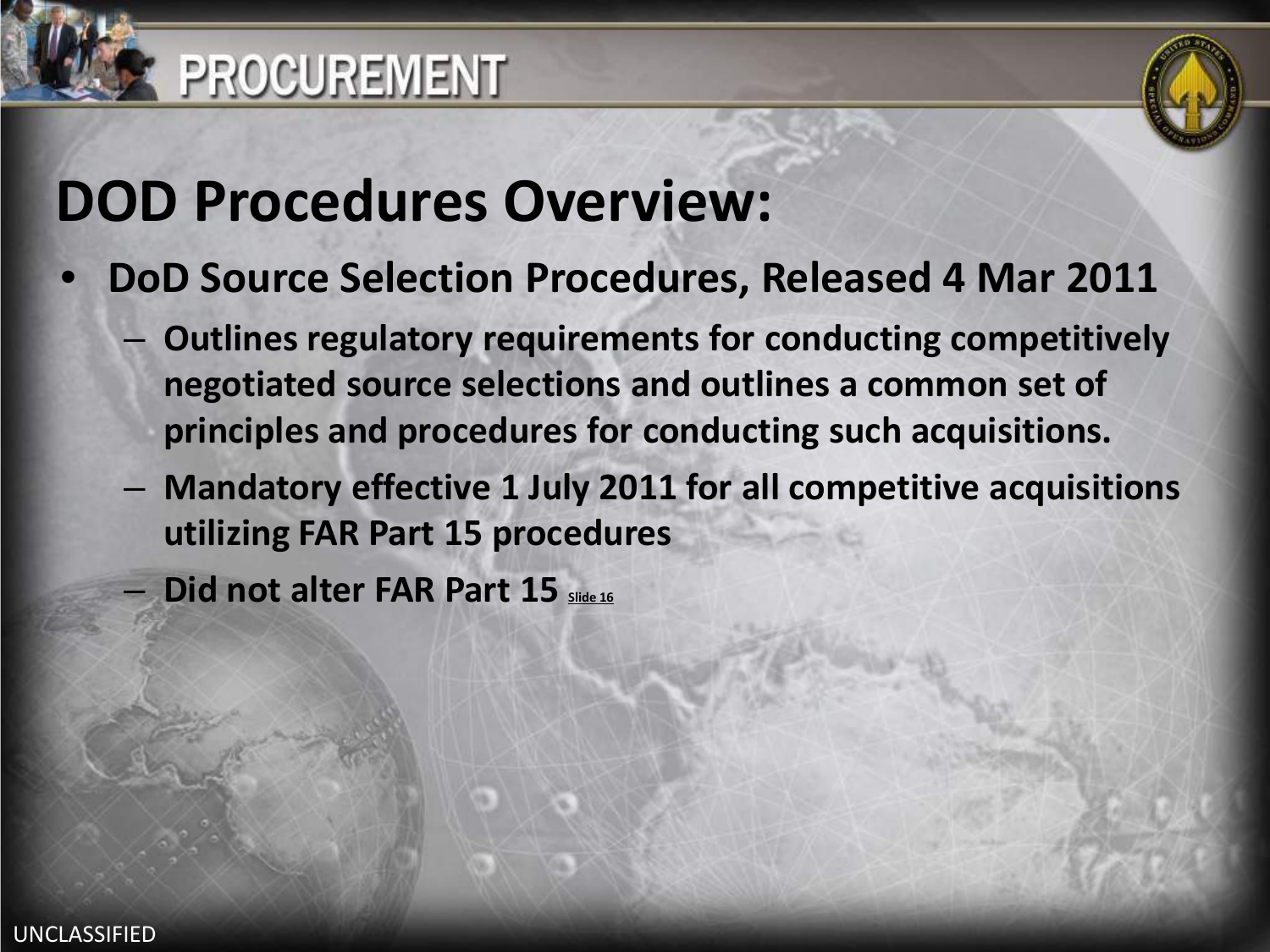



# **USSOCOM Supplement Overview:**

- **USSOCOM Source Selection Procedures Supplement Finalized 13 Jan 2012**
	- **Implementation of the mandatory DoD Source Selection Procedures**
	- **Provides tools: detailed guidance, training, and templates**
	- **Alignment with DOD procedures**
	- **SORDAC SSAC Pool**
	- **SSEB membership**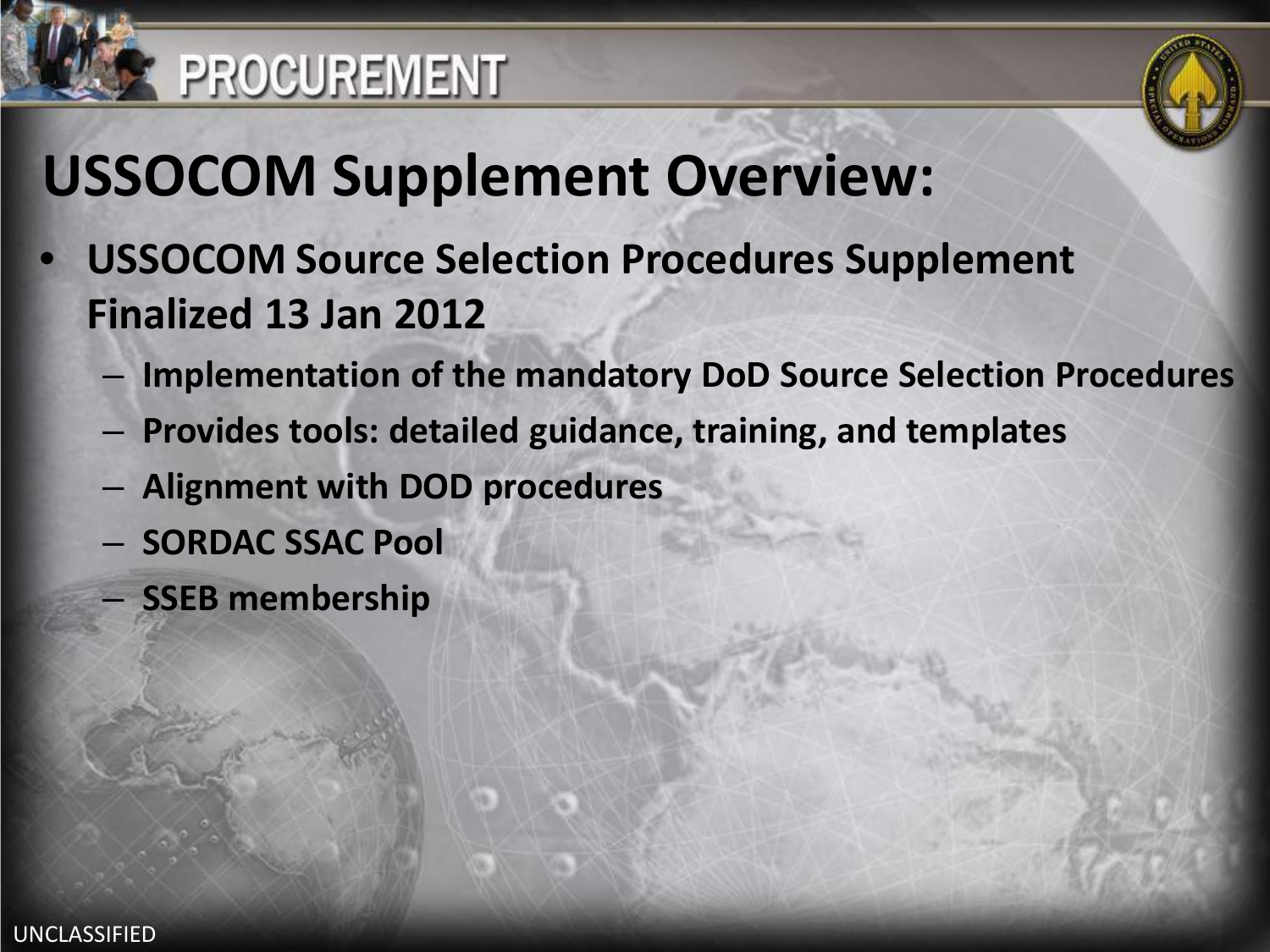

# **Changes to SST Roles and Responsibilities:**

- **DOD Procedures section 1.4 outlines the source selection team roles and responsibilities. The team is tailored for each unique acquisition.** Typical
	- **New Mandatory requirement for the establishment of a Source Selection Advisory Council (SSAC) for acquisitions over \$100M**
		- **Conducts the comparative analysis of the proposals and makes a written award recommendation to the SSA**
		- **USSOCOM has a SORDAC standing SSAC rotational pool comprised of a lead and SSAC members**
			- **Every applicable HQ acquisition will have 1 SSAC Pool member assigned either as SSAC Chair or SSAC member**
			- **At least 1 SSAC Pool SME member must be assigned at the beginning of the process**
			- **Entire SSAC Involvement begins at the Acquisition Strategy Briefing**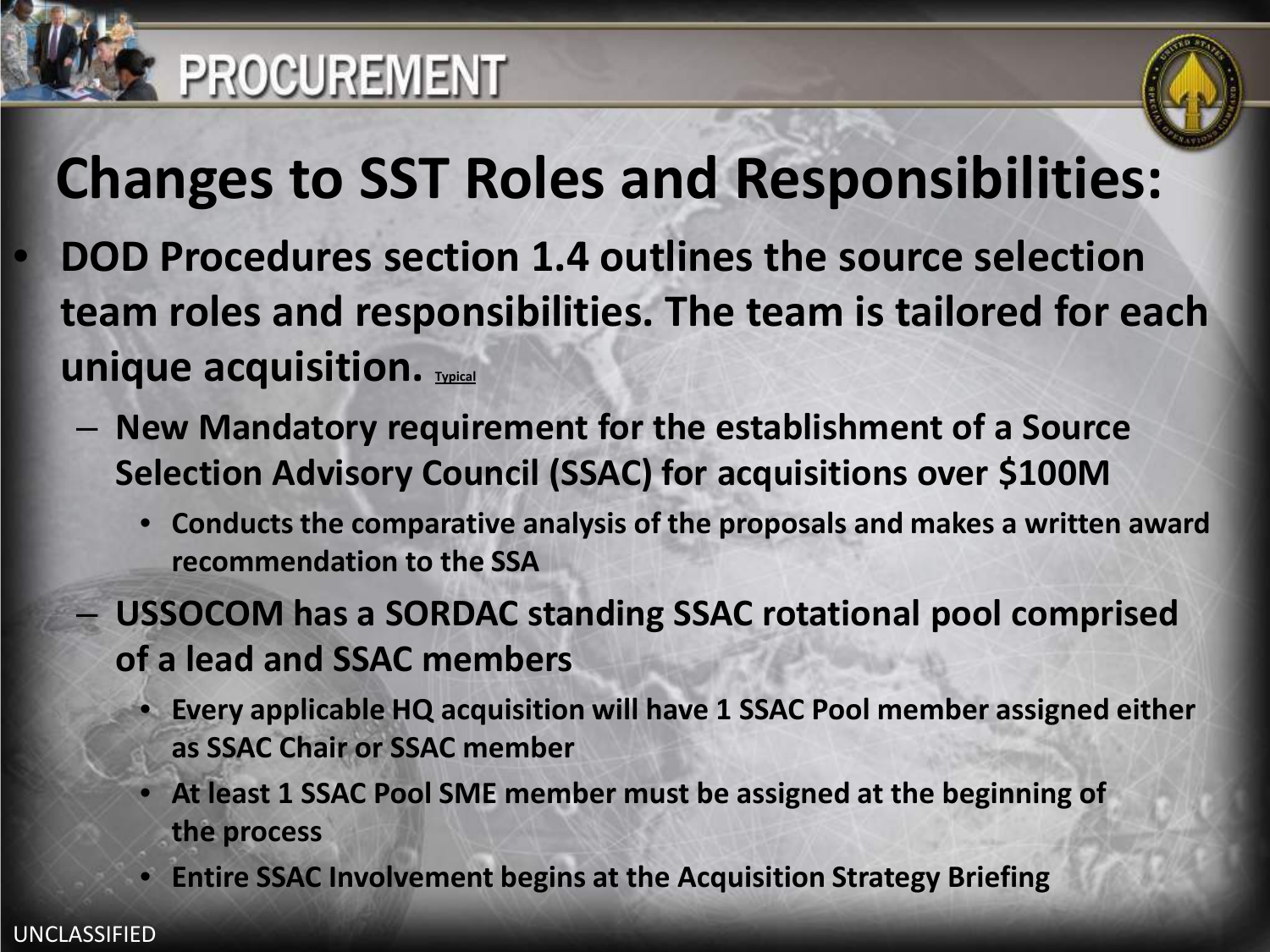

# **Request for Proposal (RFP):**

- **USSOCOM Procedures Supplement**
	- **Includes a mandatory Section L and M template for those source selections over \$100M**
- **All source selections shall evaluate cost or price and the quality of the product or services through a non-price factor; typically technical/management and past performance.**
- **Key Sections of the RFP not essentially changed** 
	- **Government's Requirement; SOW, PWS, SOO, Specifications (Section C)**
	- **Instructions to Offerors (Section L)**
	- **Evaluation Factors for Award (Section M)**
		- **Key Factors/Subfactors Included within Sections L and M**
			- **Qualifying Criteria**
			- **Program Management/Technical**
				- **Risk Inherent in Technical or Separate**
			- **Past Performance**
			- **Cost/Price**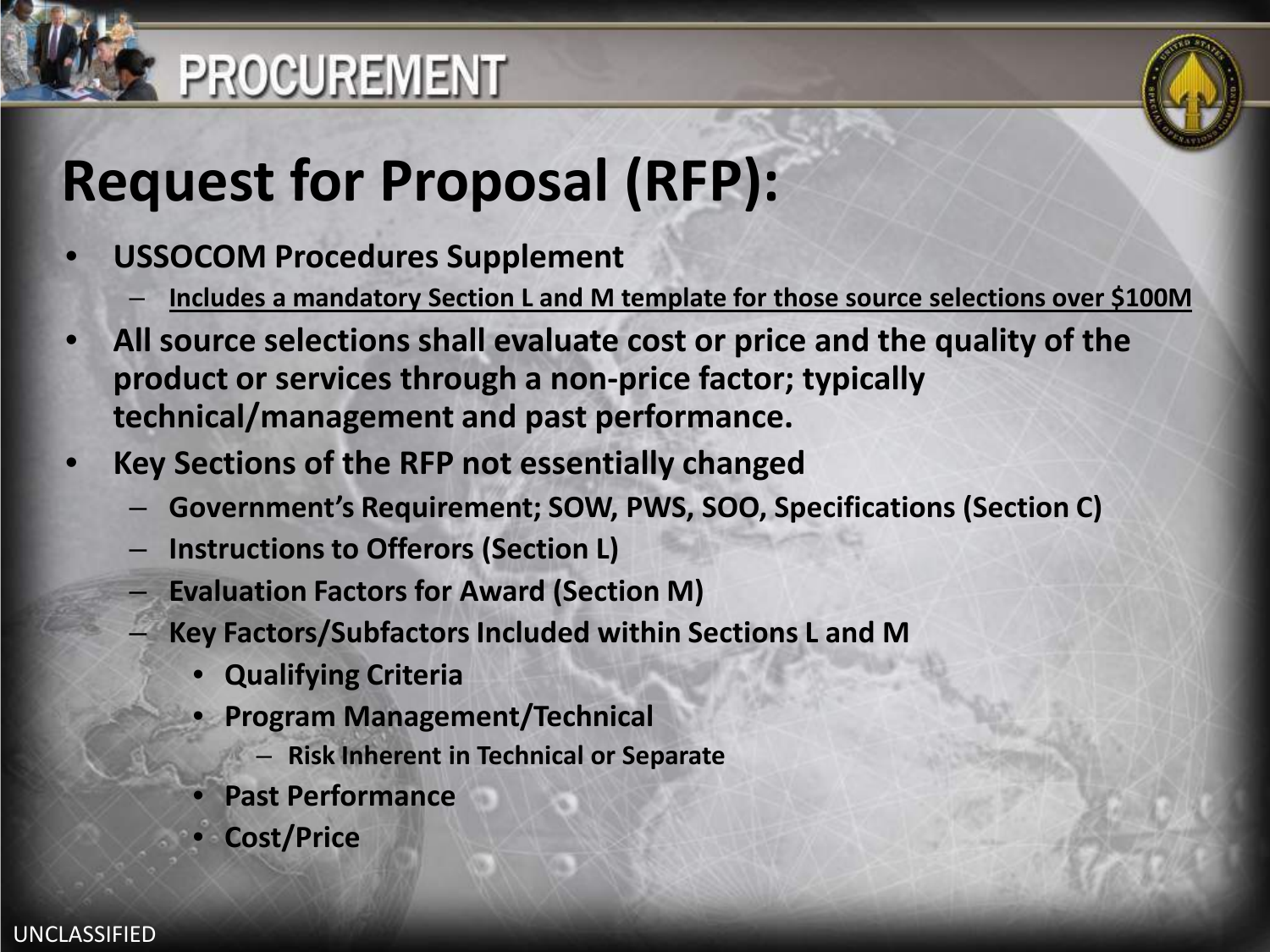

# **Changes to Program Management/ Technical Evaluations:**

- **When developing this factor and all associated subfactors within Section M the goal as emphasized in the new guidance** 
	- **Minimum number of subfactors**
	- **Focus on only discriminating factors/subfactors,**
	- **Tie each subfactor to the requirements outlined within the requirements document (i.e., PWS or SOW).**
- **Technical approach and related technical risk evaluation rating definitions now mandated by DOD Guidance:** 
	- **Combined (single) rating – risk evaluated as one aspect of technical evaluation, inherent in technical evaluation factor or subfactor ratings;** *OR Combined*
	- **Separate technical and risk ratings assigned at technical factor (or subfactor level if subfactors used) Separate**
	- **LPTA Source Selection Process and Ratings is located with the DOD Guide, Appendix A LPTA Technical Ratings**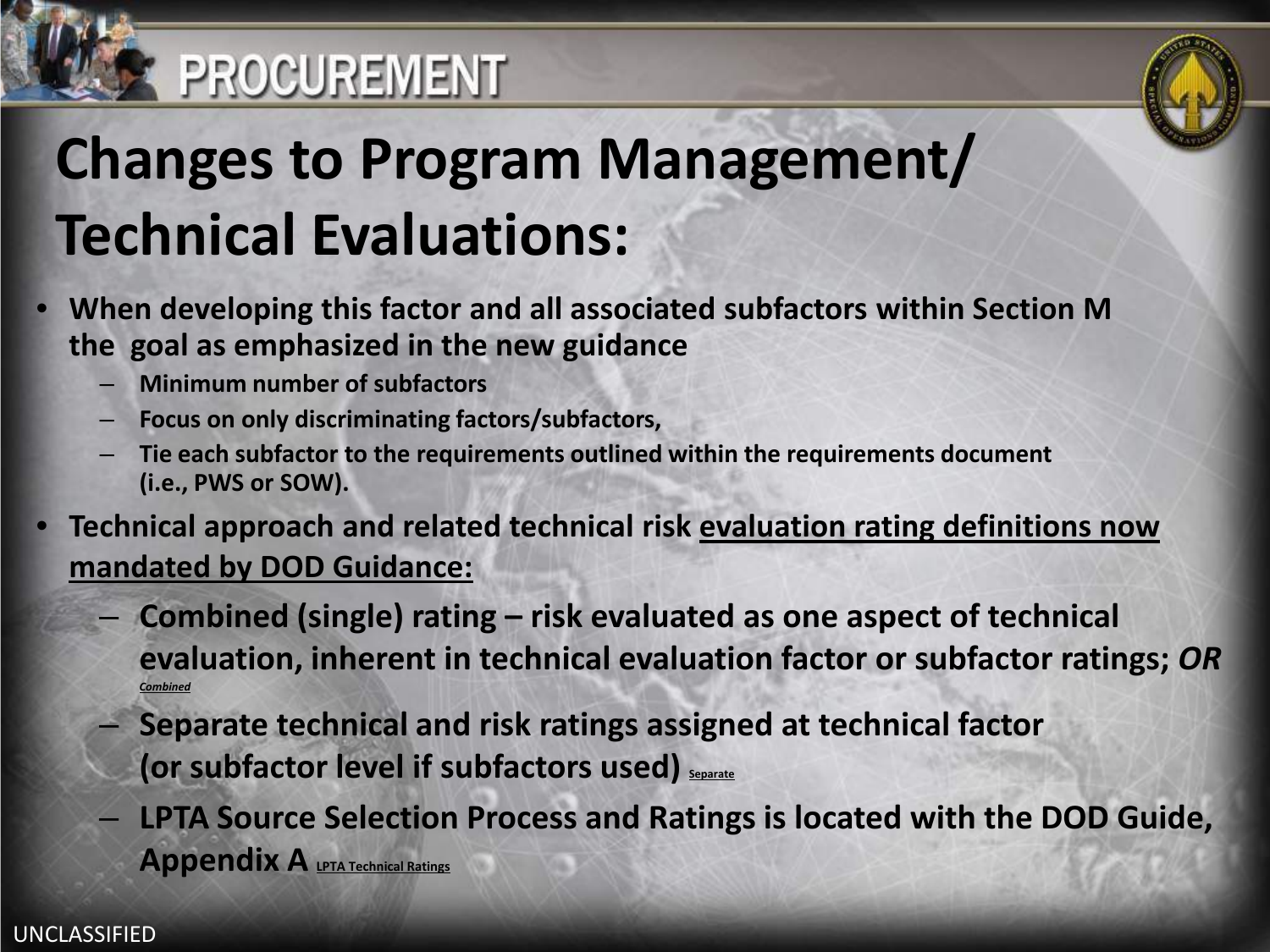

# **Past Performance:** Past Performance

- **DoD Procedures include mandatory ratings to be utilized by the SSTs in determining relevancy, performance, and overall confidence ratings**
- **Past Performance evaluation is not mandatory for LPTA, however, if evaluated, we will use the mandatory rating definitions in Appendix A of the DOD Guidance**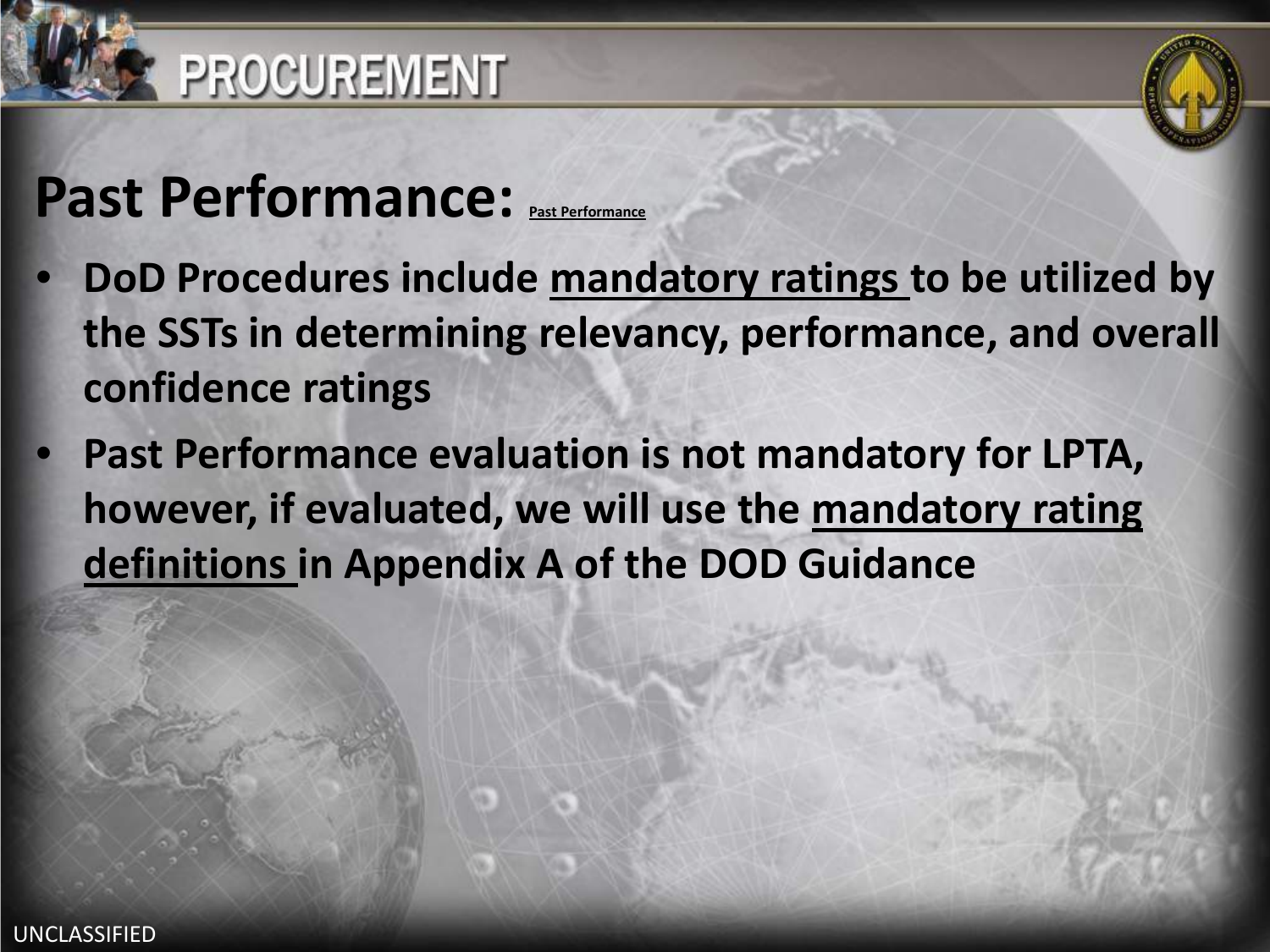

# **Impacts on Industry:**

- **Consistent RFPs (L and M)**
- **Understanding the Process**
- **Quality and Volume of RFP requirements (focusing on discriminators and use of pass/fail criteria)**
- **Reduction in proposal costs**
- **Known and consistent evaluation rating definitions**
- **Additional oversight on Government evaluation teams to ensure RFP criteria was followed**
- **Increased discussions and pre-RFP correspondence/ industry input**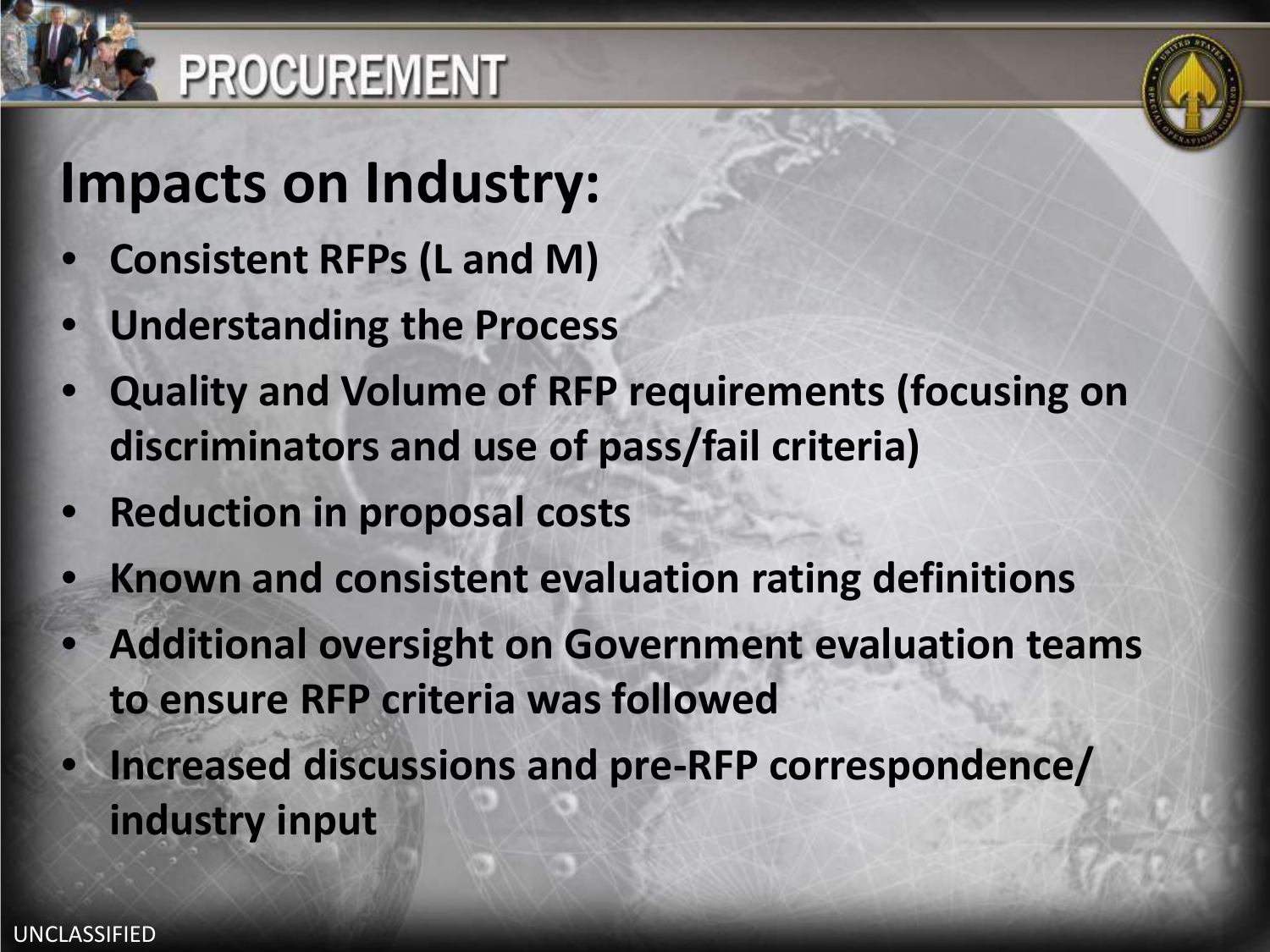# **Source Selection Forecast FY 12-13**



| <b>Title</b>             | <b>Brief Description</b>                                               | <b>Estimated</b> | <b>Estimated</b> | <b>Estimated</b> |
|--------------------------|------------------------------------------------------------------------|------------------|------------------|------------------|
|                          |                                                                        | <b>RFP</b>       | <b>Dollar</b>    | <b>Contract</b>  |
|                          |                                                                        | Release          | Value <b>v</b>   | Award Da         |
|                          | <b>Upcoming Source Selections FY 12-13</b>                             |                  |                  |                  |
| <b>Global Assessment</b> | Scientifically grounded social science analysis to assist in           | FY12/Q3          | \$75M            | FY12/Q4          |
| Program (GAP)            | development of Global Assessments (i.e. measures of effectiveness,     |                  |                  |                  |
|                          | measures of performance) & execution of Military Information           |                  |                  |                  |
|                          | <b>Support Operation (MISO)</b>                                        |                  |                  |                  |
| <b>GMV 1.1</b>           | Highly mobile CH-47 internally transportable Special Operations        | 4/12/2012        | \$500M           | FY13/Q2          |
|                          | combat vehicle with the operational flexibility to support a wide      |                  |                  |                  |
|                          | range of lethal and non-lethal Special Operations missions and core    |                  |                  |                  |
|                          | activities.                                                            |                  |                  |                  |
| Hard Armor Re-compete    | <b>SPEAR Hard Armor Ballistic Plates</b>                               | FY13/Q1          | \$49M            | FY13/Q4          |
| <b>Care Coalition</b>    | SOF wounded warrior recovery program support.                          | FY12/Q4          | \$35M            | FY13/Q2          |
| Commercial               | Continuously available global commercial satellite coverage as well    | FY12/Q3          | \$310M           | FY13/Q1          |
| Telecommunications       | as teleport uplink and downlink services, and terrestrial connectivity |                  |                  |                  |
| Support                  | between teleports and network gateways.                                |                  |                  |                  |
| <b>Virtual Planning</b>  | Interactive and seamless display environment supporting multiple       | FY12/Q3          | \$4M             | FY12/Q4          |
| Workspace                | users that remain autonomous from the data entry point and             |                  |                  |                  |
|                          | maximize the facilities usable operational space. The system will      |                  |                  |                  |
|                          | support visualizing, displaying, synchronizing, and rehearsing         |                  |                  |                  |
|                          | operational and mission concepts in terms of time, space and           |                  |                  |                  |
|                          | prioritization.                                                        |                  |                  |                  |
| <b>Intel Analysts</b>    | Provide approx 200 FTE Intelligence Analysts to USSOCOM. Probably      | FY13/Q2          | \$300M           | FY13/Q3          |
|                          | Service Disable Veteran Owned Small Business Set Aside (SDVOSB)        |                  |                  |                  |
|                          |                                                                        |                  |                  |                  |
| Linguists                | Provide approx 300 FTE Linguists across multiple dialects and AORs     | FY 12/Q4         | 500M             | FY13/Q2          |
|                          | to support military operations for USSOCOM                             |                  |                  |                  |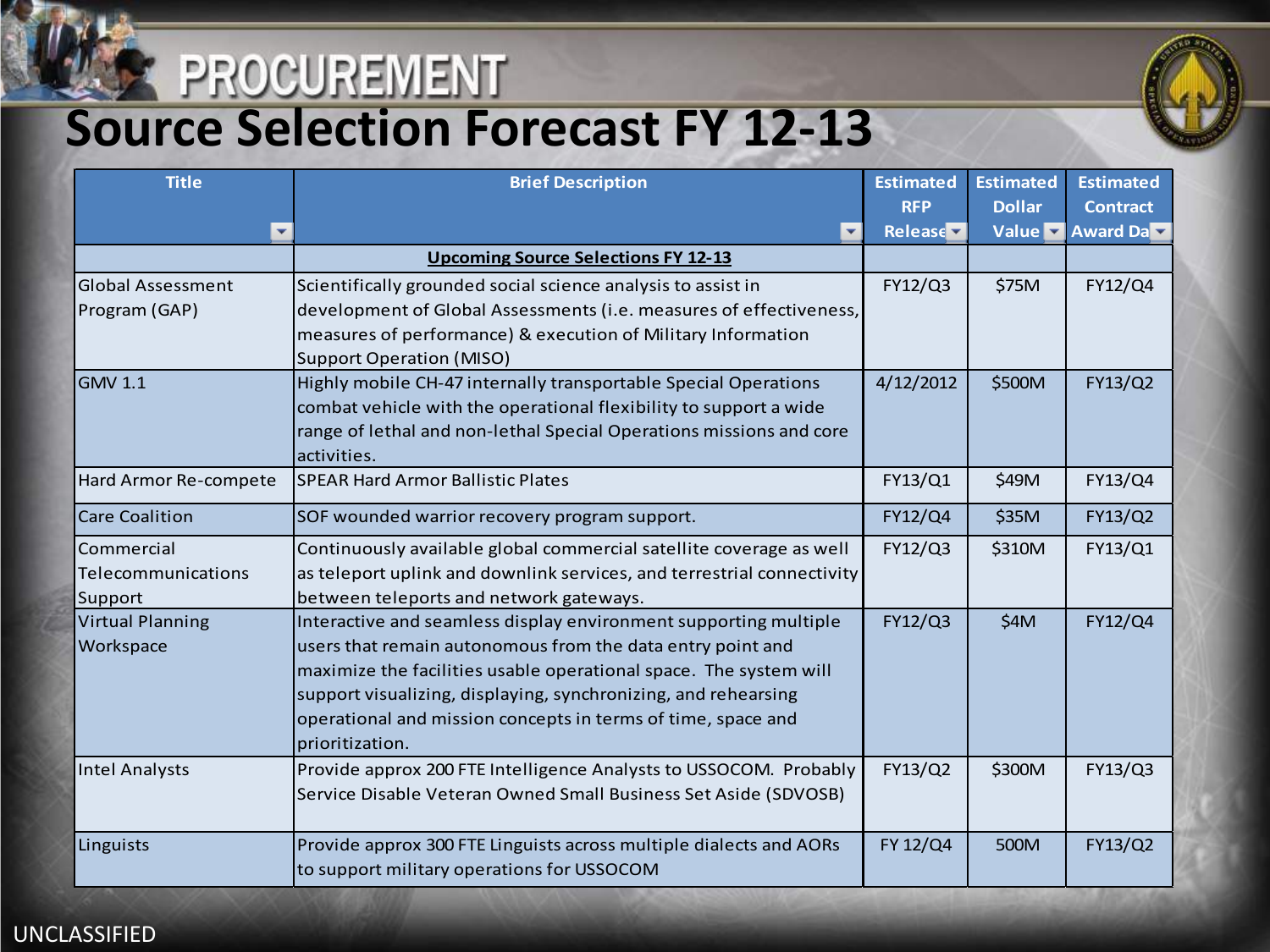

#### **Source Selection Forecast FY 14-15**

| <b>Title</b>                         | <b>Brief Description</b>                                                            | <b>Estimated</b> | <b>Estimated</b> | <b>Estimated</b> |  |
|--------------------------------------|-------------------------------------------------------------------------------------|------------------|------------------|------------------|--|
|                                      |                                                                                     | <b>RFP</b>       | <b>Dollar</b>    | <b>Contract</b>  |  |
|                                      |                                                                                     | Release <b>v</b> |                  | Value Award Da   |  |
|                                      | <b>Upcoming Source Selections FY 14-15</b>                                          |                  |                  |                  |  |
| <b>GBPS Follow-on</b>                | Supports three major areas – Operations and Intelligence,                           | FY14/Q4          | \$2B             | FY15/Q2          |  |
|                                      | Acquisition and Engineering, and Business Operations Support. This                  |                  |                  |                  |  |
|                                      | includes, but is not limited to, any service such as analyses,                      |                  |                  |                  |  |
|                                      | publications, lessons learned, updating operations or intelligence                  |                  |                  |                  |  |
|                                      | products, providing support augmentation, and many other services.                  |                  |                  |                  |  |
|                                      | Combatant Craft Riverine   CC Riverine's will be employed by NSW to conduct special | FY14/Q2          | <b>TBD</b>       | FY15/Q1          |  |
|                                      | operations in the riverine environment.                                             |                  |                  |                  |  |
| <b>TRWI Follow-on</b>                | Develop, design, construct, operate, and maintain influence                         | FY14/Q2          | \$150M           | FY14/Q4          |  |
|                                      | websites.                                                                           |                  |                  |                  |  |
| <b>LREC Follow-on</b>                | Language, Regional Expertise, and Cultural (LREC) Training for SOF-                 | FY15/Q1          | \$250M           | FY15/Q3          |  |
|                                      | wide support                                                                        |                  |                  |                  |  |
| <b>Light Tactical All Terrain</b>    | Commercial off the Shelf (COTS) ATV operating worldwide on                          | FY 14/Q1         | <b>TBD</b>       | FY 14/Q3         |  |
| Vehicle (LTATV)                      | primary roads, secondary roads, cross country, trails, and in an urban              |                  |                  |                  |  |
|                                      | rubble environment.                                                                 |                  |                  |                  |  |
| SOF IT Enterprise Contracts (SITEC): |                                                                                     |                  |                  |                  |  |
| <b>SITEC Application</b>             | Multiple Award Contract for SOF IT Enterprise Application                           | FY14/Q2          | \$67M            | FY14/Q3          |  |
| Management                           | <b>Management Services</b>                                                          |                  |                  |                  |  |
| <b>SITEC Data Center</b>             | Single Award Contract for SOF IT Enterprise Data Center Services                    | FY14/Q4          | \$194M           | FY15/Q2          |  |
| <b>SITEC Distributed</b>             | Single Award Contract for SOF IT Enterprise Distributed Computing                   | FY14/Q4          | \$236M           | FY15/Q2          |  |
| Computing                            | <b>Services</b>                                                                     |                  |                  |                  |  |
| <b>SITEC Enterprise</b>              | Single Award Contract for SOF IT Enterprise Network Services                        | FY15/Q4          | \$99M            | FY16/Q2          |  |
| <b>Networks</b>                      |                                                                                     |                  |                  |                  |  |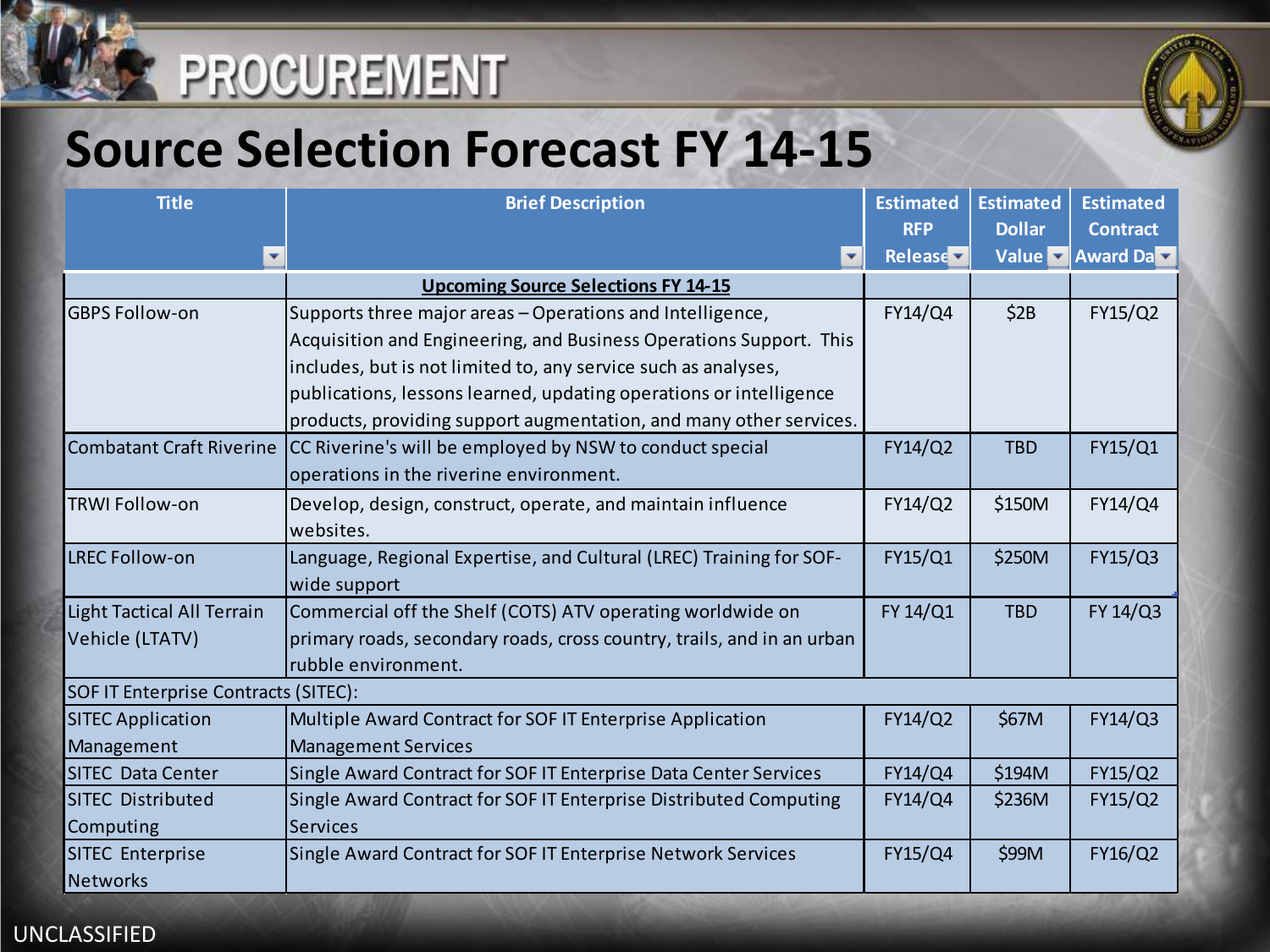

# **References/Tools:**

- **DoD Source Selection Procedures:**
	- **[http://www.acq.osd.mil/dpap/ops/policy\\_vault.html](https://sof.socom.mil/sites/SORDAC/K/Pages/USSOCOMPolicyVault.aspx)**
- **Resources for Upcoming Opportunities:**
	- **Identify current DoD and Federal procurement opportunities in your product or service area by checking the Federal Business Opportunities website: [http://www.fedbizopps.gov](http://www.fedbizopps.gov/)**
	- **SBA website for the available programs (small business planner), tools (monthly chat events, electronic newsletters, podcasts and a myriad of business resources), and services (financial assistance, contract opportunities, disaster assistance, on-line training, etc.) <http://www.sba.gov/>**
	- **SOF SORDAC Public Portal:**
		- **<http://www.socom.mil/SORDAC/Pages/Default.aspx>**
			- **Technology and Industry Liaison Office**
			- **Directorate of Procurement**
			- **Office of Small Business Programs**